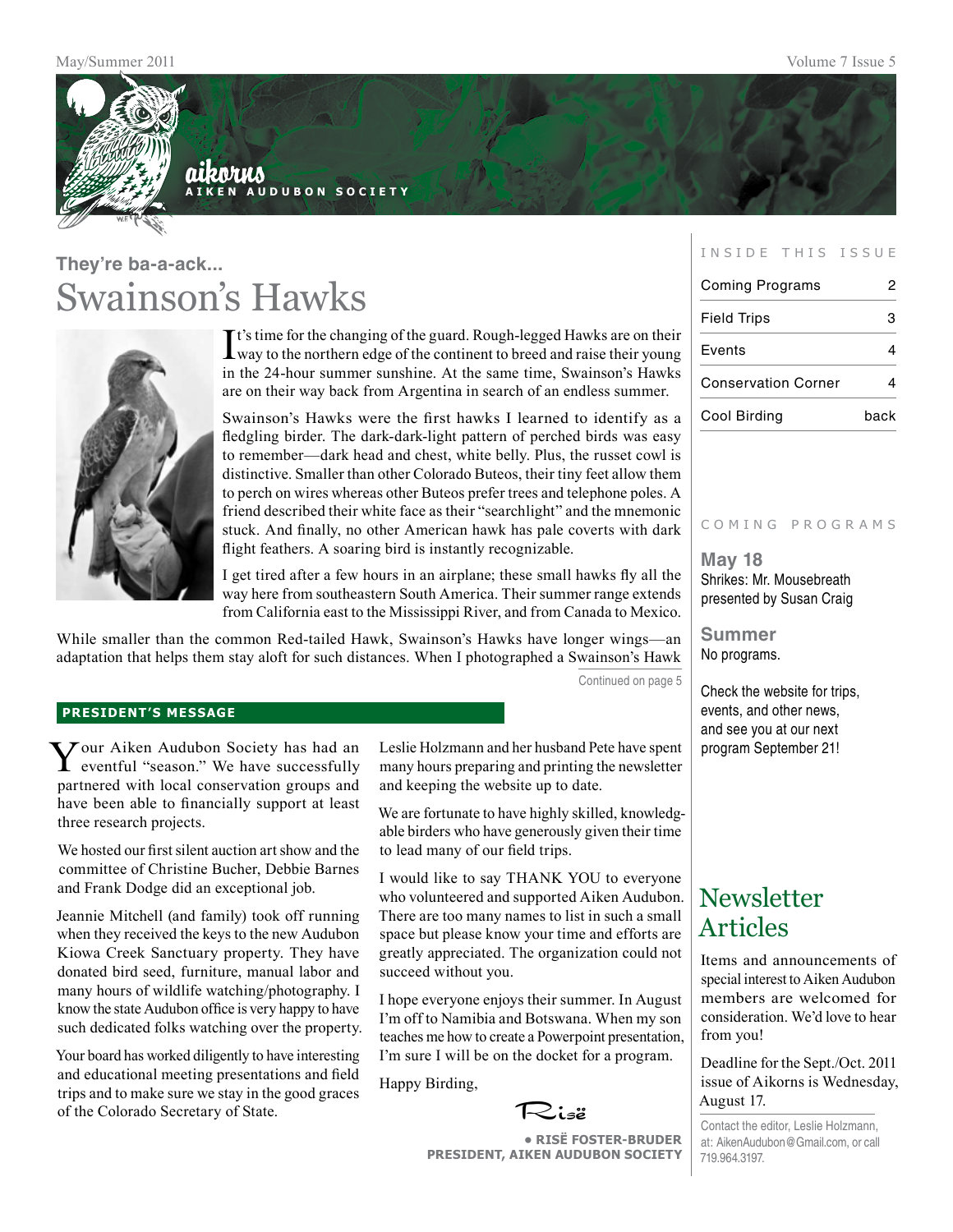## May 18 • Susan Craig Loggerhead Shrikes: Adventures with Mr. Mousebreath

Susan Craig will present a program about her shrike banding adventures in Colorado and Texas. As a volunteer with the State and with USFWS, she was delighted to receive some funding from the Aiken Audubon Society for her research with Loggerhead Shrikes.



Photo: courtesy Susan Craig

IOTO: COURTESY SUSAN CRAIG

In the program, Susan will talk about how she became interested in studying shrikes and how she eventually developed a very successful shrike trap, which she makes in her basement. She's developed safe handling methods for these birds, and has encouraged and educated shrike banders across the country. She will highlight the importance of safety for the birds, the live mouse lure, and the bander too.

Over the course of 18 years' work with eastern Colorado's shrikes, Susan has published several papers regarding longevity,

nesting density, reproductive success, special behaviors and migration. You'll hear about shrike diet, the significance of recaptures, and theories on migratory routes and timing of migration.

Currently, Susan works with Loggerhead Shrike breeding in eastern Colorado. She's interested in subspecies, breeding success and survival rate in the evolving environment of the arid, short-grass southwestern high plains.

**Aiken Audubon programs are free and open to the public. They are held at the Colorado State Division of Wildlife building located at 4255 Sinton Road. Coffee and socializing is at 6:30 pm and programs begin at 7 pm. Please use the back entrance.** *Note***: Sinton Road runs parallel to I-25 on the east side, between Garden of the Gods Road and Fillmore Street.**



May 14 is Migratory Bird Day

### **help wanted**

## Articles Wanted!

**Can you put two or more words together? Do you know anything about birding? Then you might qualify as an Aikorns Author!**

No ideas? We have plenty.

- Perhaps you're birding someplace interesting this year, or you'd like to share about a past trip.
- Have you read a birding book lately? How about a review of one the new field guides?
- Describe how your nemesis bird stumped your efforts to find it.
- Tell us about your favorite feeder, or how you beat the squirrels.
- Teach us about a bird-finding technique that gets results.
- Delight us with a funny birding-related story.
- How did you learn to bird by ear?
- Know any helpful ID hints? Or can you create a quiz to test our skills?

Articles need to be no longer than 500 words. Editorial help is available, so don't worry about getting it perfect. Contact the editor at AikenAudubon@gmail.com for more information.

#### AIKEN AUDUBON B O A R D M E M B E R S

**President** Risë Foster-Bruder 719.282.7877

**Vice President** Frank Dodge 719.548.9863

> **Secretary** Christine Bucher 719.596.2916 baccab@aol.com

**Treasurer** Arlene Sampson 719.574.6134

**Program Chair** Debra Barnes 303.947.0566 kfoopooh@yahoo.com

**Conservation Chair** (Position open)

> **Publicity Chair** Christine Bucher 719.596.2916 baccab@aol.com

**Education Chair** Michael E. Whedon 719.243.2083 MEWhedon@gmail.com

**Field Trips** Jeannie Mitchell 719.494.1977 vancerus@earthlink.net

**Aikorns Editor/Web** Leslie Holzmann 719.964.3197 AikenAudubon@gmail.com

> **Hospitality** Arlene Sampson 719.574.6134

**Christmas Count** position open

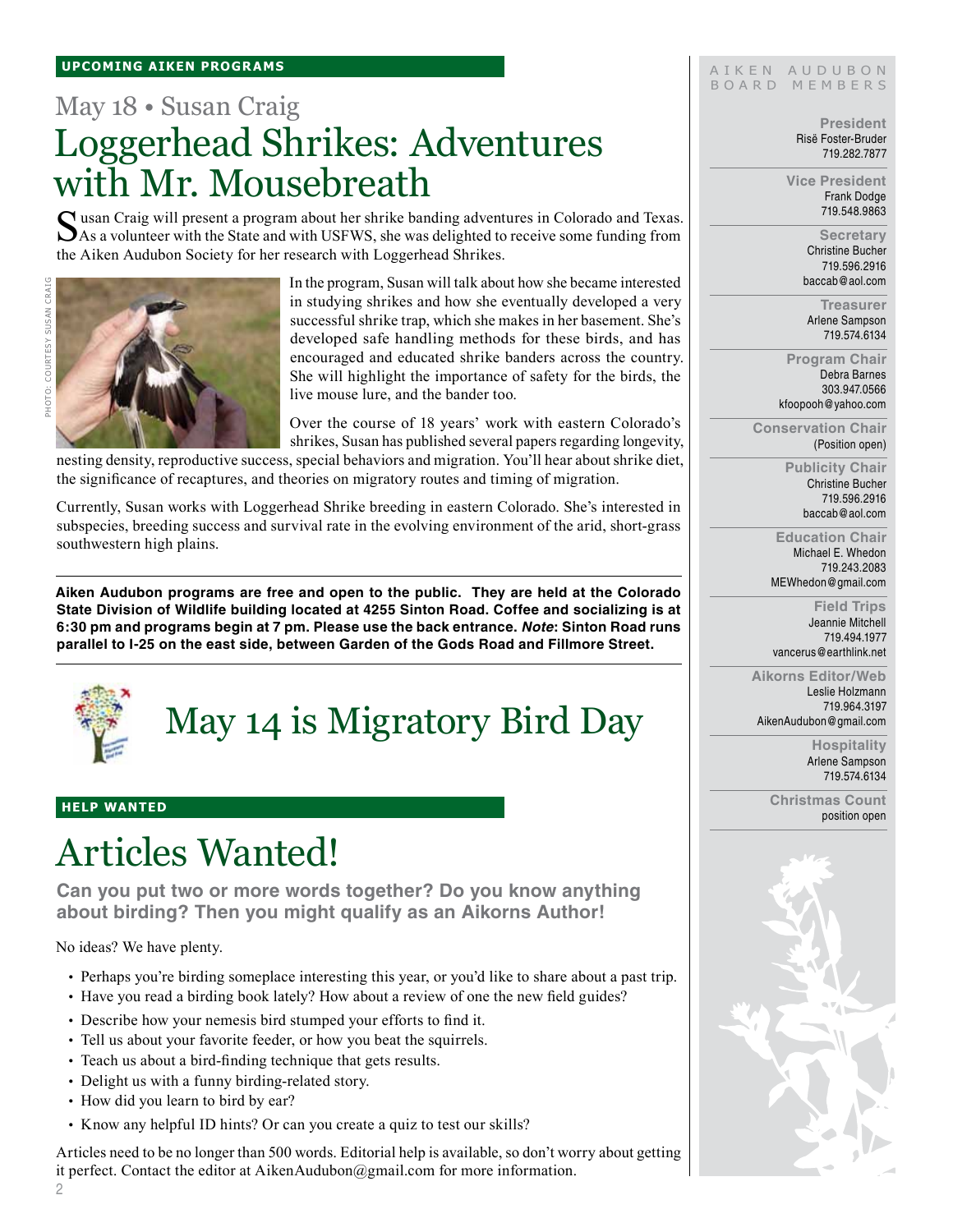#### **aiken audubon FIELD TRIPS**

**Everyone is welcome on Aiken field trips, regardless of experience level or membership in Audubon. Contact trip leader for details and to let them know you are coming. Don't forget to pack your binoculars, scope (if you have one), field guide, water, snack or lunch, hat, rain gear, sun screen, bug spray, camera(?), and some gas money for the drivers.** 

Note**: In cases of extreme weather, trips may be cancelled. If this might be a possibility, please contact the trip leader an hour before the scheduled meeting time.**

**To receive e-mailed reminders of upcoming field trips, send your name and e-mail address to AikenAudubon@gmail.com.**

**Wednesday, May 4 AND Sunday, May 15 Both days: 7am – noon-ish**

### Kiowa Creek Sanctuary

Join us for the first of a number of trips to this Audubon property in northern Black Forest. The Sanctuary is a new area for us, so it'll be great to see what surprises are in store! We'll definitely find forest birds: Downy & Hairy Woodpeckers, Northern Flicker, Pygmy & White-breasted Nuthatches, Mountain Chickadee, and Steller's Jay, for starters. Also, we'll see who's nesting in the Sanctuary: Western Bluebirds, Red-winged Blackbirds and who knows what else?

After lunch, if there is interest, we'll drive over to Tamlin Road (Falcon) for a completely different habitat—open prairie.

Bring lunch and/or snack. Scopes are helpful for the ponds, and a two-way radio is nice for Tamlin Road. Kiowa Creek Sanctuary is at 10165 Hodgen Road. Meet at the sanctuary gate on the south side of the road. (Please use caution when turning in and out of the gate, as Hodgen is very hilly and cars aren't visible until they're nearly on top of you!) Abysmal weather cancels the trip.

Additional trips are planned for June 1, July 6, August 3, and September 7.

Contact Jeannie Mitchell at vancerus@earthlink.net or (h) 719.494.1977, (c) 719.233.1956 if you have any questions, and to RSVP.

### **Saturday, May 21, 8 am – noon** Sonderman Park

Allan Burns will be leading this trip to Sonderman Park, especially to look for migrants. The presence of water during a dry year should bring in a variety of warblers. Past sightings have included Rose-breasted Grosbeaks and Lazuli Buntings.

Meet at the entrance parking lot at Beidelman Nature Center.

Contact Allan Burns at 719.632.2081 with any questions.

### For the latest information on field trips and events: www.AikenAudubon.com

## **Monday, May 23, 1:30 – 3:30 pm**

### Colorado College's Skin Collection

Brian Linkhart is providing this rare opportunity to view the college museum's collection of bird skins, some of which date back to the time of Charles Aiken. There are approximately 300 birds in the collection.

Meet at the Monument Valley Park parking area just off of Glen Avenue: Exit I-25 at Uintah heading east and turn right at Glen Avenue. Follow Glen until you see a parking lot on the right, just before the bridge over Monument Creek.

Contact Risë Foster-Bruder at 719.282.7877 for more information and to let her know you are coming.

### **Monday, June 6, 8 – 10am** Turkey Creek Ranch

We'll be looking for Lewis's Woodpeckers, Wild Turkeys, and any late migrants. Previous trips last fall turned up a variety of other birds along with the Lewis's Woodpeckers (*right*). This is an easy trip for those who dislike strenuous hiking—we sit at the picnic tables and the birds come to us!



Photo: leslie holzmann

Bring water, sunscreen, and snacks. Scopes are optional.

Turkey Creek Ranch is located south of Colorado Springs on C-115. The entrance is on the east side of the highway directly across from the entrance to Aiken Canyon.

Directions: Take I-25 South to the South Academy exit #135. Go west on S. Academy Blvd approximately one mile. Turn south on CO-115. The entrance is 10 miles south of the Main Gate to Fort Carson. Be sure to obey all TCR speed limits and respect all off limits area signs. TCR will be closed to the general public on that day, so please plan to stay with our group.

Meet at the picnic area on right as you enter the stable area.

Bad weather cancels the trip.

Please RSVP to leaders Mel & Jeanne Goff at melgoff@comcast.net or 719.591.1155 with any questions, and to let them know you are coming.

### **Monday, June 27, 7 am – 4 pm**

### Emerald Valley

Join El Paso County naturalist Ken Pals in exploring the biological diversity of this montane meadow off Old Stage Road. Slipper orchids and other native plants will be top priority, followed by butterflies, then birds such as Band-tailed Pigeon, flycatchers, vireos and hummingbirds. Consider bringing a camera.

We'll rendezvous at Cheyenne Mountain High School east parking lot and carpool to Emerald Valley. Be prepared to drive or offer to ride. High clearance vehicles are recommended. Passengers should contribute \$5 to drivers for gas. Bring the usual things (including the ability to ford small streams).

Reservations are required. Group size is limited to 15 people as parking is limited at the site. Contact Ken Pals, mtnpals@q.com or 719.471.0687, for more information and to let him know you are coming.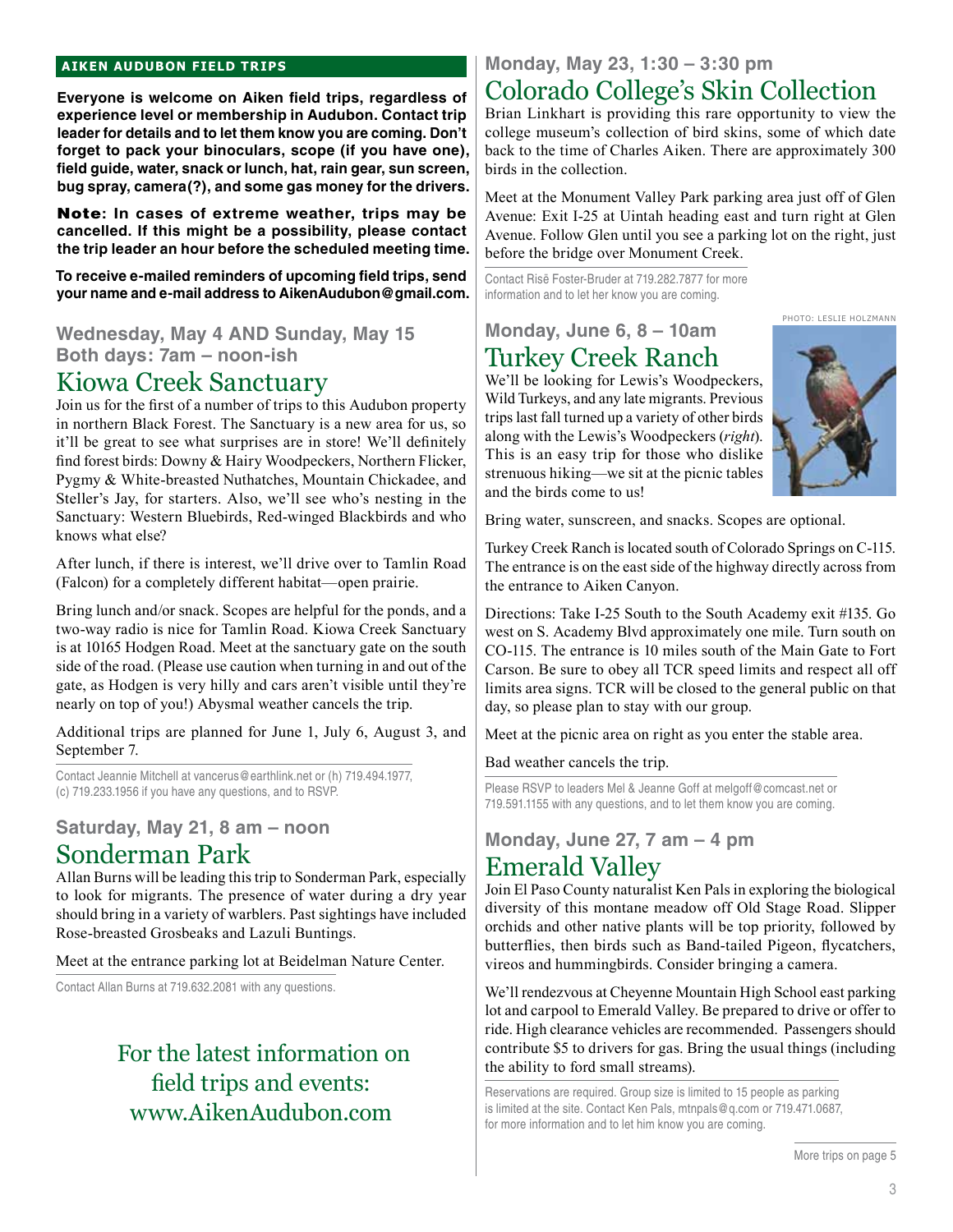### **Saturday, May 14, 7 – 11 am** Fountain Creek Spring Bird Count

Beginning-to-advanced birders are invited to observe and record the numbers of bird species and populations found in Fountain Creek Regional Park during the height of the spring migration.

Reservations required, 719.520.6745. Fee: \$5 donation for birdseed.

### **Saturday, May 14, 7 – 9:30 am** Family Ed-venture:

## "Breakfast with the Birds"

Wake your family up early for a great morning at the Cheyenne Mountain Zoo. We will start our morning taking the Skyride to the very top for a continental breakfast and than begin a bird watching ed-venture with the help of our African Rift Valley Keeper, Jenyva. So grab your binoculars and a water bottle for this amazing opportunity to become an "early bird" expert. Cost is \$30 per Zoo member family, \$45 per non-member family. Additional family members are \$10 each. No strollers please.

Go to the zoo website to register: http://www.cmzoo. org/exploreLearn/families/family.asp

#### **Conservation corner**

# Birding for Science

As birders, we love to get out, watch birds, and keep meticiulous<br>records of our sightings. Well, this is exactly the kind of information ornithologists need! There are a number of ways we can contribute to science as we pursue our birding passion.

#### **eBird**

As mentioned in the AFA announcement below, eBird is a great way to keep track of your sightings and make a significant contribution to science at the same time. National Aucubon partnered with the Cornell Lab of Ornithology to develop this online database. As their website (http://ebird.org) explains,

eBird has revolutionized the way that the birding community reports and accesses information about birds ... [by] amassing one of the largest and fastest growing biodiversity data resources in existence.

### **Air Force Academy's Natural Resources Program**

The Academy *Spirit* recently ran this announcement:

Whether you are a casual birder or a dedicated naturalist, the Natural Resources program could use your help to monitor birds at the Academy. Through the web-based eBird database (www.eBird.org), volunteers can report and share their real-time observations of bird abundance and distribution, while easily creating a personal online life list. If you are interested in helping, please visit the eBird website and call Natural Resources at 719.333.3308.

### **Pinello Ranch**

Pinello Ranch (mentioned in the last issue of Aikorns) would also like help compiling a bird list for their property. They intend to apply for Important Bird Area status, and a comprehensive list is the first step. You can learn how to get involved on the Conservation page of the Aiken website (www.aikenaudubon.com).

#### **Kiowa Creek Sanctuary**

**Saturday, May 21, 7 – 11 am**

**August 19 – September 18**

Bear Creek Park.

Bear Creek Spring Bird Count

Reservations required, 719.520.6387. Fee: \$5 donation for birdseed.

Birding for Beginners – 202 Thursday Classes: (meet at Bear Creek Nature Center)

August 18, September 1 & 15, 6:30 – 8:30 pm Saturday Field Trips: (at various locations) August 20, September 3 & 17, 8:00 am – noon

Fee: \$50/nature center member, \$60/nonmember.

Bird enthusiasts of all ages and abilities are invited to participate in a citizen science project counting species and populations in

This series of classes and field trips with Ken Pals goes beyond the basics of birding and focuses on species that are more difficult to identify, including hawks, shorebirds, flycatchers and warblers.

Reservations required, call Bear Creek Nature Center at 719.520.6387.

Another birding site that's creating a species list is our own Kiowa Creek Sanctuary, Audubon's new property on the northeast side of Black Forest. Check Aiken's current fieldtrip listings for a chance to contribute your skills.

### **Colorado Breeding Bird Atlas**

Now in its fifth and final year, the atlas relies on dedicated birders to survey each selected block and report accurate data.

#### **Bird Counts**

Both Fountain Creek and Bear Creek Nature Centers are holding their annual spring bird counts (see details above). These annual events keep track of which birds are visiting the parks, and how populations change over time. In this day of reduced park budgets, these count results are one more reason to fund these parks.

Similar events include the parks' fall and winter counts, Project Feederwatch, the Great Backyard Bird Count, and of course Audubon's long-running Christmas Bird Count. Stay informed at Aiken Audubon website's "Events" page.

While we all enjoy listing for ourselves, it's even better to share that information with those whose research can have a positive impact on conservation policy.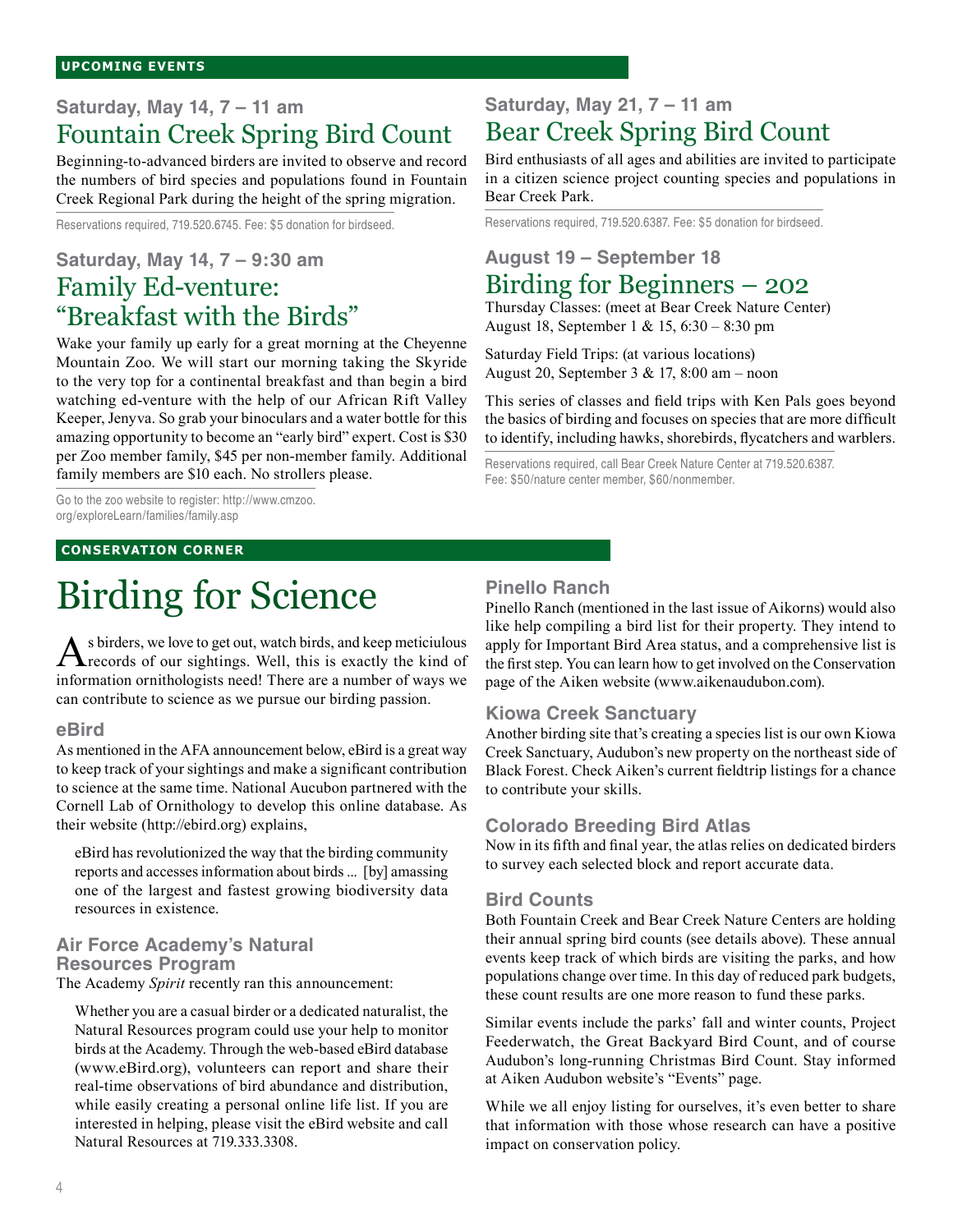#### **continued from front page**

in California's central valley last March, I became curious. Why wasn't this bird in Argentina? It turns out that some birds only migrate as far as southern Mexico, Florida, and yes, California. (Apparently they also used to spend their winters in eastern Washington and Oregon, but not any more.)



By the time the birds return to their summer hangouts, you'd think they'd be exhausted. Maybe so, but that doesn't stop them from immediately getting about the business of breeding. Swainson's Hawks form permanent pair bonds, which are believed to endure as long as both birds live. Young birds and those who have lost their mates will choose a new partner as soon as they arrive on their

breeding grounds. They then spend the next week constructing a nest in any tree they can find in this mostly tree-less habitat. One to four eggs are laid, and soon the parents are busy stuffing small rodents, rabbits, and snakes lizards into their hungry brood. A lot of energy goes into raising their young, and they only have one family a year.

By September the kids have fledged and formed a gang with other juveniles the same age. It's time for everyone to head south again.

Sadly, like so many other species, Swainson's Hawk populations are declining, and have been for the last hundred or so years. Before 1900, the species was described as abundant, but by 1910 to 1920 it had become rare over much of its range. What happened?

For one thing, farmers and ranchers routinely shot Swainson's Hawks, even though it feeds on grasshoppers and other insects when not nesting. This practice finally stopped around 1930, as more enlightened views prevailed.

Additionally, ground squirrels are an important high protein food source for nesting birds and their young on the Great Plains, but their numbers have recently declined.



Insecticides are another hazard. According to National Audubon's website, "Pesticide use on alfalfa and sunflower

fields in Argentina resulted in the death of some six thousand birds in 1995 and 1996. The alfalfa and sunflower fields were sprayed with organophosphate insecticides to kill grasshopper infestations. Hawks died immediately if they were sprayed while foraging in the fields or within several days after consuming the chemical-ridden grasshoppers."

The most prevalent cause of the decline, however, is destruction of habitat. For a species easily upset by the presence of humans near its nests, urbanization eliminates large areas that once were appropriate for nesting. As one result, the population that used to live along the southern California coast has been completely wiped out.

### aikorus Aiken Audubon Society Mailed Subscription **Sign Up For:** One Year \$10.00 Two Years \$18.00 **Donation**  $\Box$ New Total Renewal Name Address **Mail Check To:** Aiken Audubon Society 6660 Delmonico Dr. D-195,

One major limiting factor, especially on the plains, is the lack of suitable nest trees. Small-scale farmers often planted trees and large shrubs as both shelter belts and around their homes. The hawks use these plantings for and nest sites. As small farms are being incorporated into large agribusiness spreads, these trees are abandoned. Their loss is a potential threat to reproductive success.

Happily, the birds have adapted to foraging in fields planted with low-growing crops such as wheat and hay, although areas with taller crops and orchards are avoided. In fact, they've learned to follow tractors, pouncing on the insects and small rodents that are disturbed by tilling. Like other species, their eventual survival may depend more on their ability to accommodate to humans than the other way around.

> ● **Article and photos by Leslie Holzmann**

### **field trips (continued)**

Colorado Springs, CO 80919

**Thursday, June 30, 5:30 – 11:30 pm** Flammulated Owls

You've heard the fascinating presentations. Now join Dr Brian Linkhart, world expert and researcher of Flammulated Owls, for a behind-the-scenes tour of his research and to see Flammulated owls in the field!

Expect steep terrain with uneven footing (no trails) in the Manitou Experimental Forest, and remember it will be dark.

Advance reservations and pre-payment are required. Fee: \$25.00/ nature center member, \$30.00/nonmember. Maximum of 12 call Ken Pals at Bear Creek Nature Center, 719.520.6387, to reserve your spot.